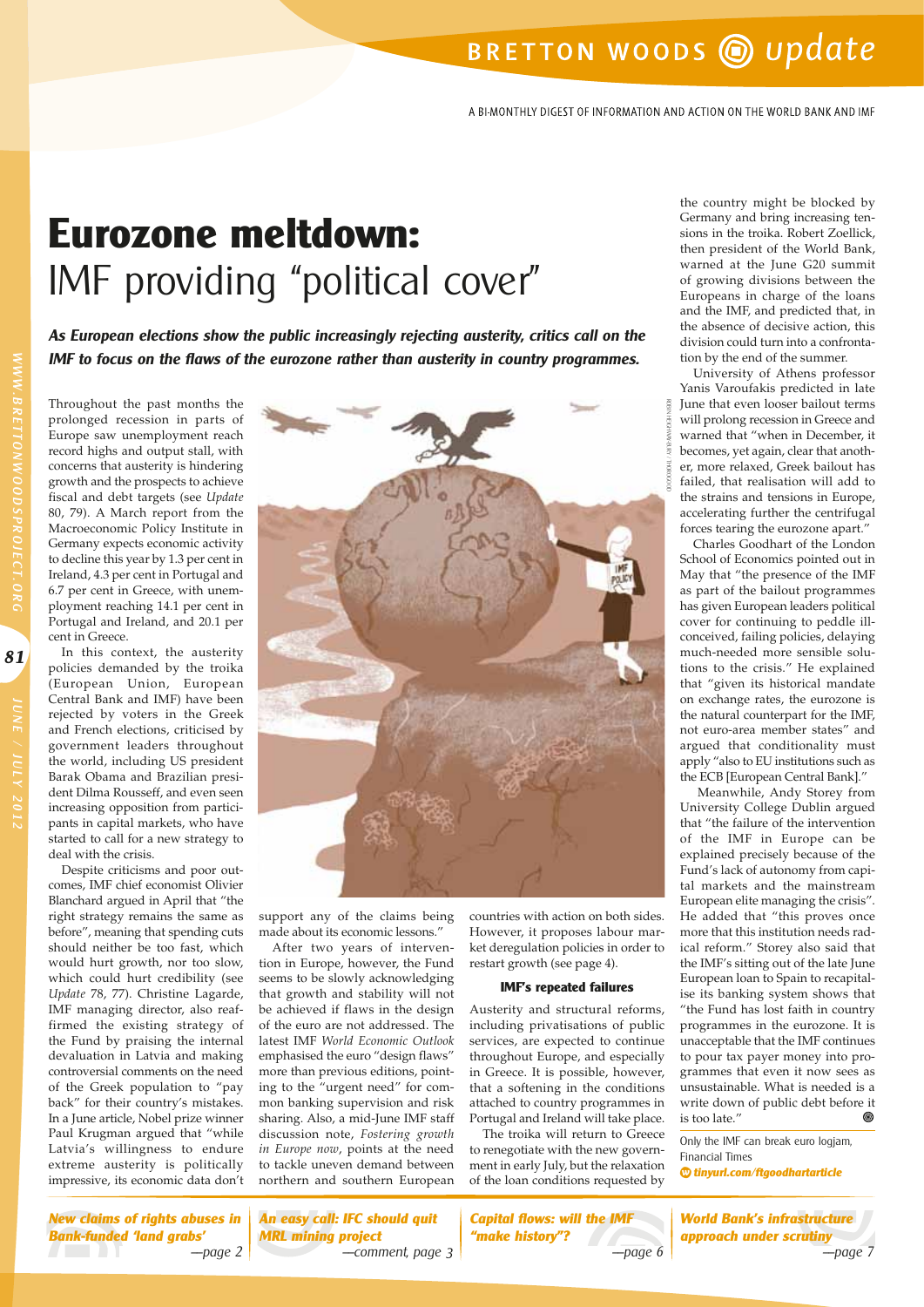# **New claims of rights abuses in World Bank-funded 'land grabs'**

### **As the World Bank held its Annual Conference on Land and Poverty in April, campaigners accused it once again of facilitating and legitimising 'land grabs' that harm local communities.**

The Bank's conference was held in late April in Washington DC to "provide a forum to discuss innovative approaches to dealing with different aspects of land governance in the context of structural change and economic transformation, climate change, increased demand for key natural resources, urban expansion and (post) conflict in a pro-poor and gender-sensitive perspective." A few days earlier, on 17 April – the International Day of Peasant's Struggle, when hundreds of protests against so-called land grabs (see *Update* 79, 78, 77) were staged

around the world – a statement was issued by 11 civil society groups, including Focus on the Global South and La Via Campesina. Noting that the responsible agricultural investment (RAI) principles, a set of voluntary guidelines for international land deals co-authored by the Bank (see *Update* 71), were "at the heart of the [conference's] discussions", they described them as "an attempt to cover up power imbalances so that the land grabbers and state authorities who make the deals can get what they want".

Their statement said land grab-

#### Cambodians continue fighting Boeung Kak land grab

controversial land-titling project, financed by the Bank, which resulted in the 127 Cambodian and international civil society groups sent a letter to then Bank president Robert Zoellick and president-elect Jim Yong Kim, urging the Bank to "ensure a fair resolution for the displaced and excluded families before the Bank provides any further financing to the [Cambodian government]". Natalie Bugalski it will maintain the lending freeze until ... a comprehensive agreement is reached

and German political foundation Heinrich Boell in late May, proposing a framework for a human rights approach "to development interventions in the land sector [in Cambodia], in which processes and tools that elevate rights, transparency and accountability are incorporated throughout the project cycle and broader country strategy.

Accountability squandered? World Bank should wait for justice in Cambodia **◊ brettonwoodsproject.org/cambodia81**

**◊ www.equitablecambodia.org/ec/reports/docs/HRAD\_FINAL\_.pdf**

bing undermines international human rights law, including people's rights to food and livelihood security, water, information and participation in decisions that affect their lives. The groups claimed the Bank promotes RAI under the assumption that having a set of guidelines can result in "winwin land grabbing". But "even if done 'transparently'", land grabs will still have "disastrous consequences to peoples, communities, ecosystems and the climate", they said. Moreover, they called on the United Nations (UN) Committee on World Food Security to drop the RAI principles and adopt the UN Food and Agriculture Organisation's guidelines on the governance of land and natural resources, "which are strongly rooted in human rights law".

#### **Uganda palm oil accusations**

Also at the time of the Bank conference, NGO Friends of the Earth International (FOEI) released a report investigating land grabs in Uganda, in particular a palm oil project launched in 1998 that received \$10 million from the Bank's private sector arm, the International Finance Corporation (IFC). The project transformed 10,000 hectares of land on Bugala Island, in the Kalangala district in Lake Victoria, into a palm oil plantation, most of it "at the expense of members of the community who did not hold formal land rights", according to the report. Of the total area, 3,500 hectares were designated for small holder farmers, but the report said some of them "were effectively forced to sell land they owned after planting oil palm because they were not able to pay for the fertilizer and other inputs needed".

It found that the project led to local people "being displaced and losing access to vital natural resources", "local traditions ... being lost", and forests and wetlands being destroyed. It also increased food insecurity, since the "reduction in local food supply has meant more food has to be imported to the island, leading to increased food prices", and "the plantation only offers low paid casual work". The report called on the Ugandan government to hold the Bank to account "for funding projects that increase poverty", and on all governments to reject the "weak" RAI principles.

Reacting to the report in a blog post, Klaus Deininger, of the Bank's Development Research Group, denied that the Bank Group and the IFC were involved in the project. FOEI clarified that the Bank only withdrew from the project after it was up and running for fears that it did not comply with the Bank's own forestry safeguards, although these risks had been raised earlier in initial environmental impact assessments. FOEI added that the Bank "was also involved in technical appraisals" and claimed that another supporter of the project, the International Fund for Agricultural Development, has confirmed that the "World Bank was strongly involved in the design of the project [and] played a key role in facilitating negotiations between the government and the private investor". ⋒

**◊ tinyurl.com/foeiugandareport ◊ tinyurl.com/landgrabstatement ◊ tinyurl.com/foeiugandablog** 

## **IFC supporting food speculation?**

The International Finance Corporation (IFC), the Bank's private sector arm, has attracted criticism for its purchase of a 6 per cent stake in Armajaro Trading, a London-based commodity trading house founded by hedge fund trader, Anthony Ward. Ward attracted international accusations of market manipulation in 2010 when his purchase of 241,000 tonnes of cocoa beans pushed up cocoa prices to a 33 year high. However, Christine Haigh of the World Development Movement said that "food price inflation is in part driven by speculation and manipulation of the markets. Armajaro has a history of dodgy dealings … so the IFC's purchase is effectively an investment in one of the causes of inflation."

## **World Bank rejected by Indian NGOs**

An early June statement from 26 social movements and NGOs in India have called the World Bank's plans for civil society consultation on the Bank's country assistance strategy (CAS) for India a "farce". The groups accuse the Bank of selectively inviting groups, "deliberately avoiding the ones who are critical of its policies". They called for the new CAS to "be finalised only after a detailed review ... by the Indian Parliament ... of the broader need for World Bank finance and advice". In late June, the South Asia Network on Dams, Rivers and People said the Bank "had not learned any lessons from its disastrous funding for the Narmada projects" (see Update 71, 20) and was still going ahead with "sham consultations" for "destructive projects".

## **Indigenous peoples call on Bank for respect**

A June letter to the incoming World Bank president Jim Yong Kim from 141 indigenous groups and civil society organisations called on the Bank for "positive engagement" to "put indigenous peoples at the centre of its development interventions ... respecting the[ir] rights and ensuring their full and effective participation". It also expressed "frustrations" over "the continuing delay" of the Bank's safeguards review (see Update 79). The letter followed a May statement by the US-based NGO Indian Law Resource Center to the United Nations (UN) Permanent Forum on Indigenous Issues, which called on the UN to ensure that the Bank implements the UN Declaration on the Rights of Indigenous Peoples.

## **No IFC audit despite new Peru oil spill**

In May, the Compliance Advisor/ Ombudsman (CAO), the accountability mechanism of the International Finance Corporation (IFC, the Bank's private sector arm), closed the Maple Energy case (see Update 79) as it "does not merit an audit of IFC", despite a new oil spill in April. The CAO case was initiated after two indigenous communities from near the project site in Peru filed a complaint in 2010 saying that oil spills from the IFC-funded Maple Energy operations had caused numerous social, environmental and health issues. According to the US-based NGO Accountability Counsel, "community members were not informed or alerted to the [April] spill", which represents "a continuing violation of the IFC's performance standards".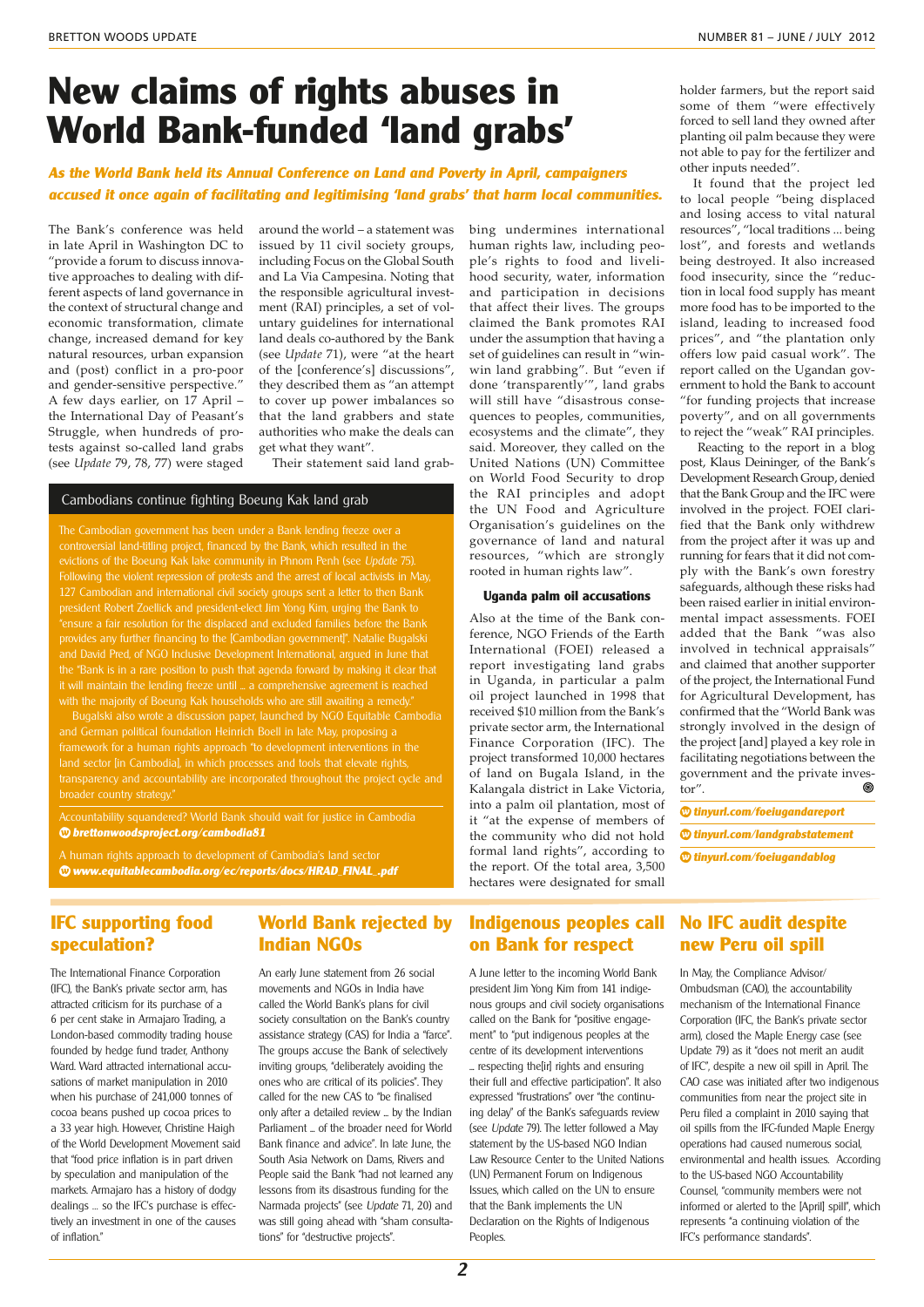M just like in many other<br>countries in the world,<br>has food countless protects and just like in many other countries in the world, has faced countless protests and rejection from communities and civil society groups. For an industry that boasts multimillion dollar investments, it has been accused of barely contributing to the

# **An easy call: IFC should quit MRL mining project**

*COMMENT by Edel Garingan of Alyansa Tigil Mina, Quezon City, Philippines*

the tribe. That silent pace of contented life remained seemingly undisturbed until MRL pushed its operations on their ancestral domain. Pro-mining people in the community and some leaders in the local council now often have heated arguments with the antimining segment of the commu-

efforts of uplifting the lives of people in dire poverty. This consideration alone should have discouraged the International Finance Corporation (IFC, the World Bank's private sector arm) from investing in a mining project in the Philippine province of Agusan del Norte.

But there are more reasons for the IFC to pull out its equity investment of nearly \$10 million in Mindoro Resources Limited (MRL), a mining company that has violated the rights and customary laws of the Mamanwa tribe dwelling in the target mine site. In September 2011, leaders of the affected indigenous community filed a complaint with the IFC's accountability mechanism, the Compliance Advisor/ Ombudsman, which found it eligible for further assessment. The complainants claim MRL encroached their sacred grounds, watershed and burial sites without their knowledge. Under the Philippine Indigenous Peoples Right Act of 1997, any project that affects indigenous peoples and their ancestral domains should undergo consultations with the tribal community to get their free, prior and informed consent (FPIC). Should the community reject the project, this has to be respected. FPIC is also now part of the IFC performance standards (see *Update* 77).

In the same letter, the Mamanwa leaders reject MRL for causing division in their community (pro and anti-mining), affecting relationships among them. For Mae Capua, 22, a student and member of the Dinarawan Indigenous Peoples Organisation, growing up in her village she was always told to respect her elders and the environment. The community performed rituals, toiled on the farm and took care of the children together; through this they maintained good relationships in nity, even though they belong to the same kinship group. For more than three years, Mae and her parents and siblings have not been talking to some of their cousins and other relatives.

MRL has caused undue stress to the community not only for the conflict it has caused in the tribe, but also for the threat it poses to their livelihoods and the environment. Their watershed, farmlands and hunting grounds would have been taken away from them already in 2008, if they had not campaigned to halt the project that would have taken over 600 hectares of land in its initial two years of operation. MRL claimed that they had secured FPIC for the project during their first appraisal in 2008, and that it was even reconfirmed in May 2010. But Elyeterio Dakula Jr., tribal chieftain of the Mamanwas in the affected village, is definite that they were not informed in any way by MRL regarding the project. In this light, the IFC should terminate its support to MRL for not following their guidelines, and more than that, for ignoring the Philippine law concerning indigenous peoples.

With the adverse realities happening to the Mamanwa in Agusan del Norte, if the IFC would stand by its principle of only financing projects with no intent to do harm to the involved communities, it would be very easy for them to cancel its venture with MRL. There is no point of promising better lives to the community when in fact, even before the IFC funding for the project was approved in 2010, many were already suffering from the impact of MRL's mining activities. ⋒

**◊ tinyurl.com/caoletter**

**◊ alyansatigilmina.net communications@alyansatigilmina.net**

# **World Bank's 'green growth' approach denounced**

At the United Nations Rio+20 conference on sustainable development held in Brazil in late June, the World Bank promoted its 'green growth' approach (see *Update* 80), despite concerns from civil society groups.

In May, the Bank released a report on 'inclusive green growth' (IGG) that defined the concept as "growth that is efficient in its use of natural resources, clean in that it minimises pollution and environmental impacts, and resilient in that it accounts for natural hazards and the role of environmental management and natural capital in preventing physical disasters." The report calls for a sustainable development path that reconciles "developing countries' urgent need for rapid growth and poverty alleviation with the need to avoid irreversible and costly environmental damage."

To achieve this, it claims countries must assign monetary value to their natural ecosystems and grant property rights over them, which could be traded, thus creating new financing instruments and markets. German political foundation Heinrich Boell said in a May paper that the Bank's IGG report does not address the risks of these approaches of enhancing resource exploitation and violation of human rights: "It ignores the fact that devastation of the commons arises principally from industrialisation and intensification of natural resource use, driven by corporate interests with vested political support, at the expense of local livelihoods."

The organisation also expressed concerns over the Bank's prioritisation of the role of the private sector (see page 5), which were echoed by environment groups in early June, when the Bank released its new environment strategy for 2012-2022. Following the line of the IGG report, the strategy "articulates a new vision for a green, clean, and resilient world for all [in which] good policies enable the private sector to use natural resources sustainably as part of good business." However, Karen Orenstein of NGO Friends of the Earth told press agency IPS News that "the lesson the Bank should have learned from past efforts on liberalisation is that privatisation doesn't work. The most marginalised [people] are the ones that end up worst off."

Rio+20 saw the launch of the Natural Capital Declaration, set up by the financial sector and backed by the International Finance Corporation, the Bank's private sector arm, which aims to integrate natural capital considerations into financial products and services. BankTrack, a global NGO coalition tracking private sector banks, condemned the initiative as "another attempt to promote the liberal, market based 'green economy' model sought by business as outcome of the Rio conference."

The conference culminated in a document signed by leaders of over 190 countries that included a plan to define global sustainable development goals by 2015, but was criti-

cised by civil society groups for being too weak and vague. An alternative event, the People's Summit, was held parallel to the UN conference by civil society groups that were unsatisfied with the green economy agenda of the official conference. The international coordination group of the event, made up of 35 networks, social movements and organisations from 13 different countries, argued in a statement that "nothing in the green economy questions ... the economy based on extraction of fossil fuels, or the models of consumption and industrial production." They added that Rio+20 focussed on "facilitat[ing] this 'green economy' through the World Bank and other financial institutions ... which would result in a new cycle of debt and structural adjustment dressed in green". ⋒

**◊ tinyurl.com/boelligg**

**◊ tinyurl.com/banktrackncd**

**◊ tinyurl.com/rio20statement**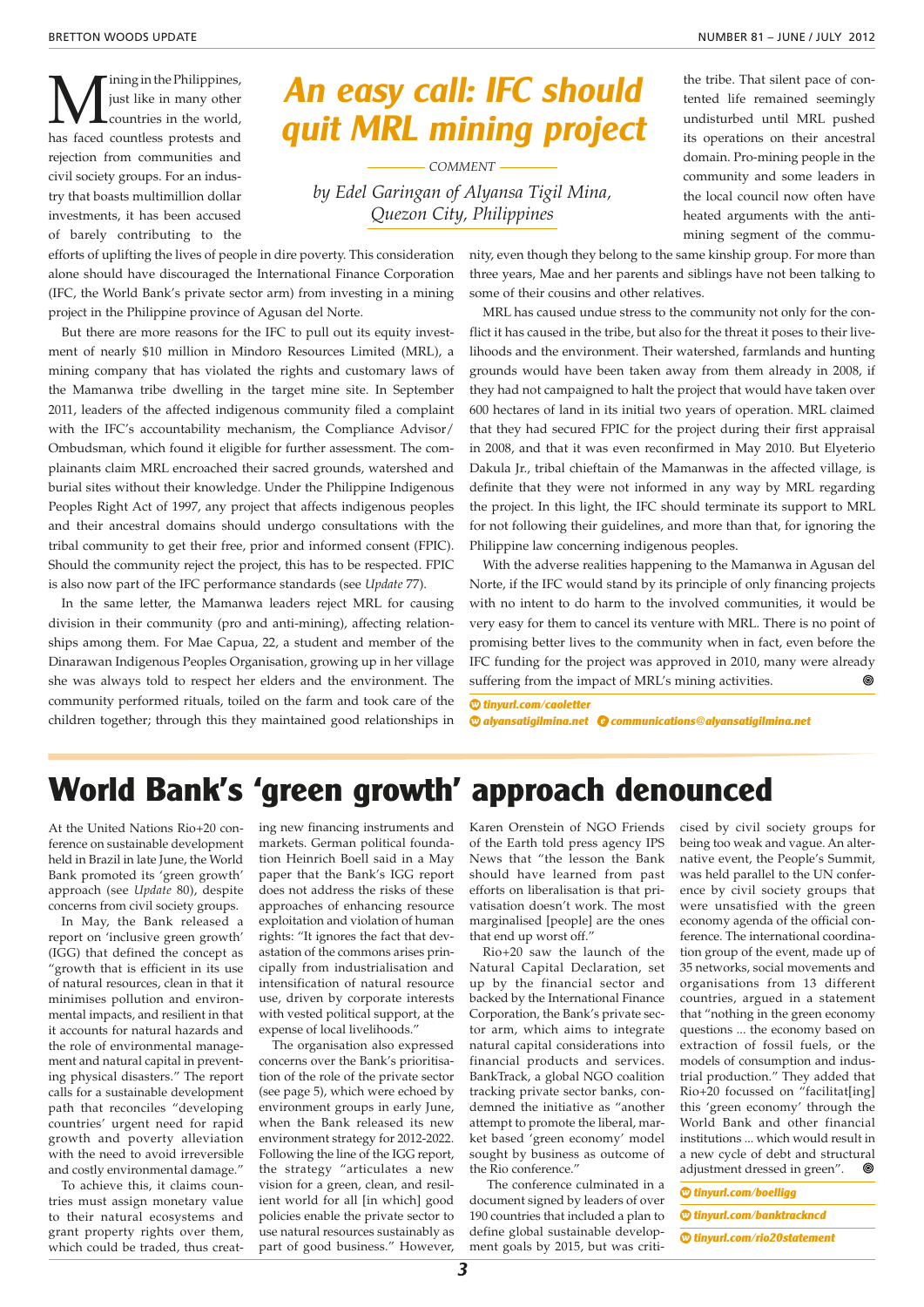## **IFI leaders talk jobs, but staff push labour deregulation**

**in academic**

**and relevance**

**rigour**

**International financial institutions (IFIs) increasingly recognise the negative impacts of austerity** research practices" criticised by an **on labour markets, but disjuncture remains between their pronouncements and their practice.**

In a speech before the June UN Rio+20 conference (see page 3), IMF managing director Christine Lagarde called on world leaders to put jobs at the forefront of any strategy to tackle the 'triple' environmental, economic and social crises.

An April paper by the International Trade Union Confederation (ITUC) suggests the IMF is changing its public position on labour market regulation but not its practice (see *Update* 80, 78, 74). It includes an analysis of a report produced by the IMF for a joint conference with the International Labour Organization (ILO), held in Oslo in 2010. According to the ITUC, the Fund "described how even a temporary spike in unemployment would cause long-term economic and social damage" and spoke positively of measures like support for aggregate demand, reduced worktime, provision of unemployment benefits, and acceleration of jobs recovery through wage subsidies or payroll tax holidays.

The paper's examination of IMF conditions on loans to European countries, however, finds that "the loan programmes did not include the type of measures listed by the IMF at the Oslo conference as policies that would have a positive impact in reducing unemployment and its costs. The reform measures adopted in fact usually had the avowed aims of making economies more 'competitive' or reducing budget deficits, or both."

For example, a March loan to Greece of €130 billion (\$162 billion), of which €28 billion came from the IMF (see *Update* 80), included the condition that "staffing plans should be consistent with the target of reducing public employment by 150,000 in end-2010 - end-2015", an equivalent to a 22 per cent reduction of the public sector. The loan agreement also includ-**Lacks**

ed reducing minimum wages by 22 per cent compared to the level of January 2012. The ITUC paper expresses concern that "during the two years of application of the IMF's lending programme in Greece, unemployment

doubled, from 10 per cent in the first quarter of 2010 to 21 per cent in the first quarter of 2012", whilst "access to unemployment benefits were made more restrictive and pensions were decreased".

The IMF has also faced criticism elsewhere. In early May, because of public opposition and increasing unpopularity of austerity measures, the government of Romania obtained agreement from the IMF to restore public wages back to their 2010 level. The wages had been targeted for a 25 per cent reduction as part of the austerity package.

Owen Tudor, from the UK Trade Union Congress, noted in June that "in Romania, the IMF advocated measures to liberalise employment protection legislation on the basis of the World Bank's *Doing Business Report* rankings of employment protection, even though the World Bank had by that stage instructed its own staff not to use the rankings in that way" (see page 5). He concludes that the IMF's approach "certainly doesn't look like evidence-based policy making: more like an ideological fixation. And it is blighting the lives of millions of European workers."

Meanwhile, a June IMF staff discussion note, *Fostering growth in Europe now*, proposes several

measures of labour market deregulation as a way to return to growth. The study claims that "staff simulations show that large-scale labour, product market, and pension reforms ... could boost output by

4.5 per cent over the next five years." The proposed labour reforms include increasing retirement ages, cutting public-sector jobs, eliminating wage indexation, freezing minimum wages, dismantling or weakening sector-level collective bargaining, reducing unemployment benefits, relaxing dismissal procedures, shrinking severance pay and reducing payroll taxes. The paper notes, however, that the reforms may cause a "temporary rise in unemployment and potentially high social costs".

Peter Bakvis from the ITUC noted that the study's figures depend "on economies operating at full capacity, which currently is clearly not the case", and that "only one-third of the gain, that is 1.5 per cent, would result from the proposed labour market and pension reforms." Bakvis criticised the authors for supporting their conclusions with a "'forthcoming' and unverifiable IMF staff paper". He concludes that the staff discussion note "lacks in academic rigour and relevance to the real world euro-zone economy" and "seems to be a repeat performance of the 'message-driven'

evaluation in 2011 (see *Update* 77).

#### **ILO principles**

Both the Bank and the IMF have yet to conclude an inter-organisational agreement with the ILO regarding the Declaration on Fundamental Principles and Rights at Work (FPRW), according to an ILO paper published in late March. The FPRW requires states to uphold freedom of association and collective bargaining, and eliminate forced and child labour. According to the ILO paper, the IMF is demonstrating some awareness of the need to pay attention to countries' obligations deriving from ILO standards, but it does not include FPRW in its policy documents, whilst across the World Bank Group "references to and the inclusion of FPRW vary widely".

The IMF and the Bank are also being called upon to expand their emphasis on the UN Social Protection Floor (SPF) Initiative, which would ensure access to basic income security. A May statement from the L20, the trade union leaders from G20 countries, called on the G20 to: "establish a global SPF fund co-financed by G20 governments, the World Bank and multilateral development banks", "increase cooperation between the IMF and ILO to support countries in creating the fiscal space for the implementation of the SPF", and "create an interagency mechanism ... to promote the implementation of the SPF at global, regional and national levels". It also proposes the integration of the SPF into the Bank's Social<br>Protection Strategy 2012-2020 Protection Strategy 2012-2020.

**◊ tinyurl.com/itucpaper**

**◊ tinyurl.com/iloFPRW**

## **Kosovo privatisation to be audited by CAO**

A complaint filed by Kosovo's Independent Energy Union (SPEK) with the Compliance Advisor/Ombudsman (CAO), the accountability mechanism of the International Finance Corporation (IFC, the World Bank's private sector arm), about a 2009 advisory project for the privatisation of Kosovo's electricity grid, has been accepted for a full audit. The complaint raised concerns about the IFC's failure to consider the impacts of the project on the workforce, in violation of its own environmental and social policies. "We hope that the audit will emphasise the deficiencies in the project and that IFC will undertake the necessary measures to solve the problems," said Izet Mustafa of SPEK.

**◊ bicusa.org/en/article.12636.aspx**

### **IMF and debt hold Jamaica back**

A May report by the US-based Center for Economic and Policy Research (CEPR) found that an overwhelming debt burden and conditions on IMF loans are hindering Jamaica's economic recovery. Mark Weisbrot of CEPR argued that such "contractionary policies prioritise the servicing of debt over growth and development," as shown by Jamaica's budgeted spending, with almost 50 per cent allocated to the debt burden and only 20 per cent to health and education combined. CEPR highlighted how the continued inaction on the country's IMF loan is "preventing disbursements of necessary multilateral financing, which ... have held back the country's recovery from the global recession'

**◊ tinyurl.com/CEPRreport**

## **IMF and Bank disagree over Ugandan taxes**

World Bank advice on taxes has been contradicted by a senior IMF representative who says that Uganda's tax system is "not fair". In Doing Business in the East African Community in 2012 , the Bank advises that "keeping the tax rate at a reasonable level can encourage the development of the private sector". However, the IMF resident representative in Uganda, Thomas Richardson, has described tax exemptions and incentives given to investors as "enemies" of economic growth. Speaking during a Southern and Eastern Africa Trade Information and Negotiations Institute meeting, Richardson suggested instead that "more funds should be channelled towards provision of social services such as good roads, reliable energy and clean water".

## **IMF pushes for fully convertible yuan**

After high level talks in May, Chinese vice premier Wang Qishan announced US support for the inclusion of the yuan in the currency basket for the IMF's special drawing right, the international reserve asset issued by the Fund. While this supports Chinese plans to make the yuan an alternative reserve currency alongside the US dollar and the euro, IMF recommendations for China to speed up the move to convertibility and fully open its capital account have attracted domestic criticism. Li Daokui, an advisor to the People's Bank of China, argued in November that "China shouldn't accept other countries' timelines or conditions for the inclusion of its currency" and noted that the process of opening could take another ten years.

**4**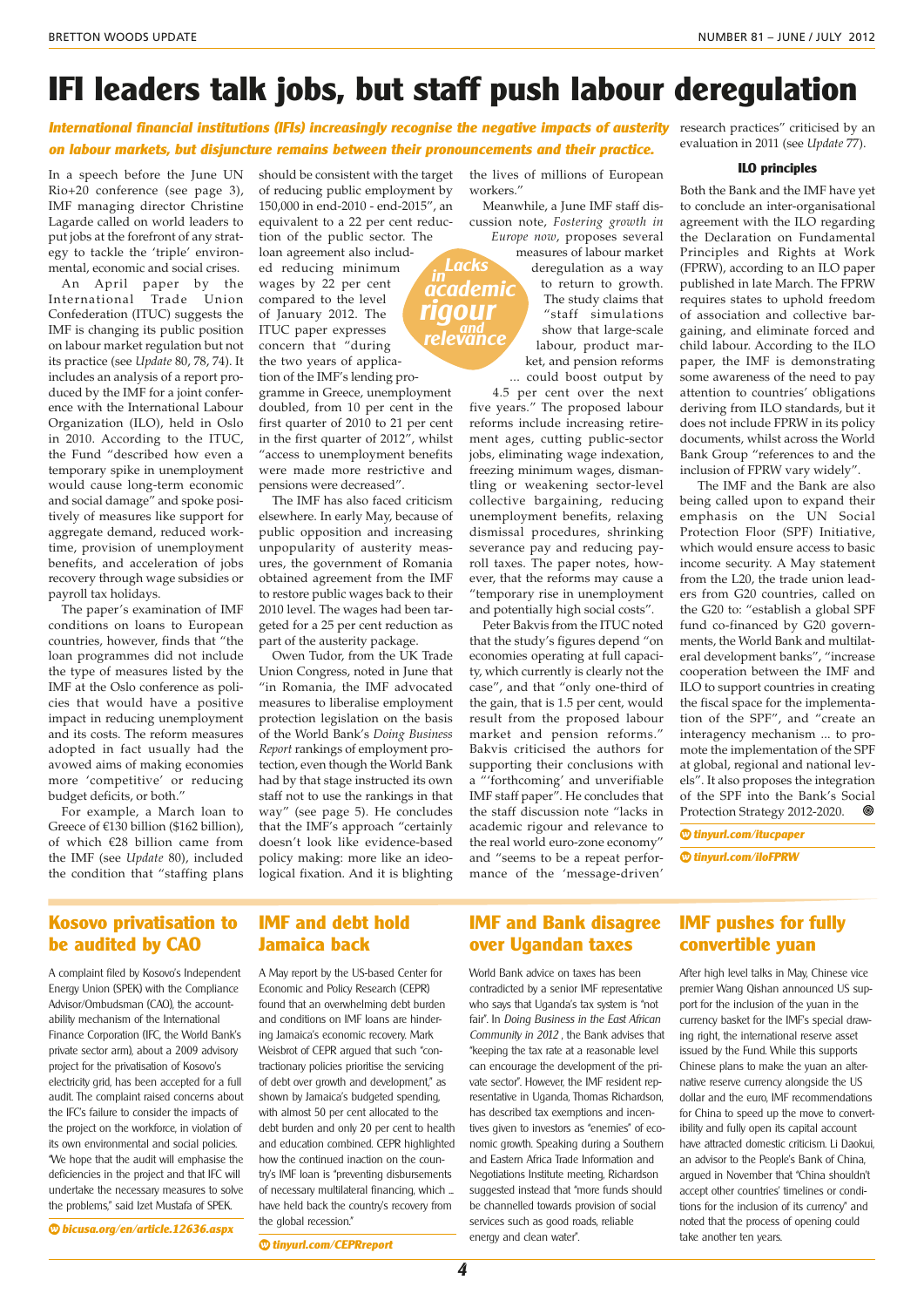#### **Revolving doors: staff turnover between IFIs and African governments** Inside the institutions

**The term 'revolving doors' refers to frequent staff turnover between institutions, usually relevant when these represent different interests working on the same policy issues. This serves to foster cross-institutional networks, practices and alliances. The staff turnover between international financial institutions (IFIs) and borrowing governments works as a mechanism through which specific ideas and practices learnt and promoted in IFIs are translated into policies in borrowing countries.**

The World Bank's Global Secondment Program is designed to train officials from borrowing countries through special assignments at the Bank. The stated goal of this programme, which many times serves as a pre-recruitment stage, is "skills enhancement, knowledge sharing, strategic alliances, cultural exchange, and diversification". The Voice Secondment Program, meanwhile, targets civil servants from low-income countries aiming to assist the Bank's relations with their governments.

As of April this year, of the 47 Sub-Saharan African countries funded by the Bank, 20 per cent of finance ministers were found to have previously been employed by the Bank or IMF. Out of these, 77 per cent took up their initial government posting within a year of leaving their IFI post and only Uganda's finance minister, Maria Kiwanuka, was an elected representative.

The high salaries and career opportunities offered by IFIs represent an incentive that might discourage dissent towards or within these institutions. Bank staff refer to this problem as the 'golden handcuffs' in allusion to the lucrative career one risks damaging by dissenting against orthodoxy (see Update 53).

Nigerian finance minister and unsuccessful candidate for the Bank's presidency in 2012, Ngozi Okonjo-Iweala, is a good example: she entered the Bank in 1982 and rose to vice president in 2002, but left in 2003 to become Nigeria's finance minister, where she promoted privatisations, austere fiscal policies and financial deregulation. In 2007, she returned to the Bank as managing director, but left again again in July 2011 to resume her position

as finance minister.

Cameroon's current minister of agriculture and rural development, and former minister of finance, Lazare Essimi Menye, provides another example. Having worked for seven years as a statistician in Cameroon's ministry of planning, Menye joined the Bank from 1992 until 2003, when he became an adviser at the IMF. Leaving the Fund in 2006, he was appointed to a senior position in the ministry of finance and took the top job after a year.

In the case of Cape Verde, the head of the country's Bank-funded privatisation programme, Cristina Duarte, became minister of finance in 2009. Her policies in office have remained coherent with her previous post, with Cape Verde advertising itself as an offshore banking haven and cutting government spending. Former IMF economist Pierre Laporte offered similar prescriptions as governor of Seychelles' central bank and then finance minister, cutting social spending and further developing the nation's offshore banking facilities.

Antoinette Sayeh's appointment as Liberia's finance minister in 2006 "delighted international financial institutions" according to the BBC, which noted that she had committed the country to a controversial economic plan entailing a high-level of foreign supervision of the country's finances via IFI programmes. She had previously been at the Bank for 17 years and, upon leaving her ministry of finance role, became the director of the IMF's African department.

Former IFI staff are not just confined to financial roles. The current Ivory Coast president Alassane Ouattara had a long career as an international civil servant. After 11 years at the IMF he took up an unelected position as prime minister in the Ivorian government in 1990, but returned to the IMF in 1994 as deputy managing director. He then left in 1999 to run in the 2000 Ivorian presidential election, but was declared ineligible and instead founded the International Institute for Africa, a Washington-based consultancy with close links to the IMF. In 2010 he again ran for the Ivory Coast presidency and ෧ took the post amidst claims of electoral fraud.

## **IFC "needs to try harder" on development**

**NGOs continue to find that the International Finance Corporation (IFC), the World Bank's private sector arm, is off track in reducing poverty and promoting development, with concerns that the IFC development goals (IDGs), to be implemented from July, will not help the poorest.**

A report published in May by European NGO network Eurodad examines the trends in public support for private business in developing countries, asking whether investing in private companies can deliver for the poor. While the report explains that the rationale for the investments is "to provide financing that supports positive development outcomes for companies in developing countries that would otherwise not be able to access funds", its analysis shows that "only 25 per cent of all companies supported by the EIB [European Investment Bank] and IFC were domiciled in low-income countries." It concludes that the IFC "need[s] to better demonstrate that they engage exclusively in pro-poor and equitable investments, where development impact is held above financial return."

#### **IFC development goals debate**

Partly in response to the criticisms from civil society (see *Update* 73, 71, 58), a process was started in late 2009 to develop a set of IFC development goals (IDGs). The IDGs, which also aim to answer criticisms in a 2011 report of the Independent Evaluation Group, the Bank's arms length evaluation body, on the IFC's poverty focus (see *Update* 76), "are targets for reach, access, or other tangible development outcomes that projects signed or committed by IFC are expected to deliver during their lifetime." Though officially still in "testing phase", two of the targets – on health and education (IDG2), and financial services (IDG3) – are going to be formally implemented in the new IFC fiscal year starting in July, including being incorporated into the objectives setting and performance evaluation systems for IFC staff. Targets in another four areas – agribusiness; infrastructure; micro, small and medium enterprises; and climate change – are to continue being tested this year and are scheduled to be formally rolled out in July 2013.

IDG2 sets a target of "improv[ing] health and education services". IDG3 specifies that the IFC should aim to "(a) increase access to financial services for micro/individual clients", and "(b) increase access to financial services for SME [small and medium enterprise] clients". The methodology for measuring progress against the indicators had not been fully agreed by the end of June, nor was it clear how much the goals would impact on staff incentives. However, the wording of the targets does not specify who should be the beneficiaries. This suggests that, for example, the IFC's 2011 €40 million loan to Med Life, a private hospital in Romania that serves corporate clients and individuals, could have helped staff meet IDG2 in the testing phase for that year. The IFC is "also looking at ways to strengthen its Development Outcome Tracking System (DOTS) to better capture emerging poverty links through relevant povertyrelated indicators wherever this is feasible and practical."

That the current indicators lack content on poverty or inequality has led to criticism. "The IFC really needs to try harder," argued Jesse Griffiths, director of European NGO network Eurodad. "Efforts to focus IFC lending on actual development outcomes are long overdue, but these initial goals raise more questions than they answer. They target vague improvements to intermedi-

ate outputs without clarifying what these mean or how this will help the poorest."

#### **Doing Business slammed**

The IFC's flagship publication, the *Doing Business* report, has also faced renewed opposition (see *Update* 78, 73, 67, 66) ahead of "a research conference on the impact of *Doing Business*" that the IFC will hold in December "to celebrate" the report's tenth anniversary. The report ranks countries according to how easy the Bank judges it is for companies to operate in them. Inside sources at the executive board indicated to the Bretton Woods Project that there is an effort to force the IFC to abandon the rankings led by China, and supported by France and Brazil (see *Update* 73) among others.

A late June briefing endorsed by 15 international civil society groups, including the International Trade Union Confederation and UK NGO CAFOD, argues that the rankings are harmful because they "skew government incentives away from the needs of the majority of poor" and "do not consider the balance of policy goals". It called on the IFC to "stop ranking countries against an inappropriate check-list of ⋒ reforms".

IFC road map FY13-15

**◊ tinyurl.com/roadmapfy13**

Private profit for public good?, Eurodad **◊ eurodad.org/1543000/**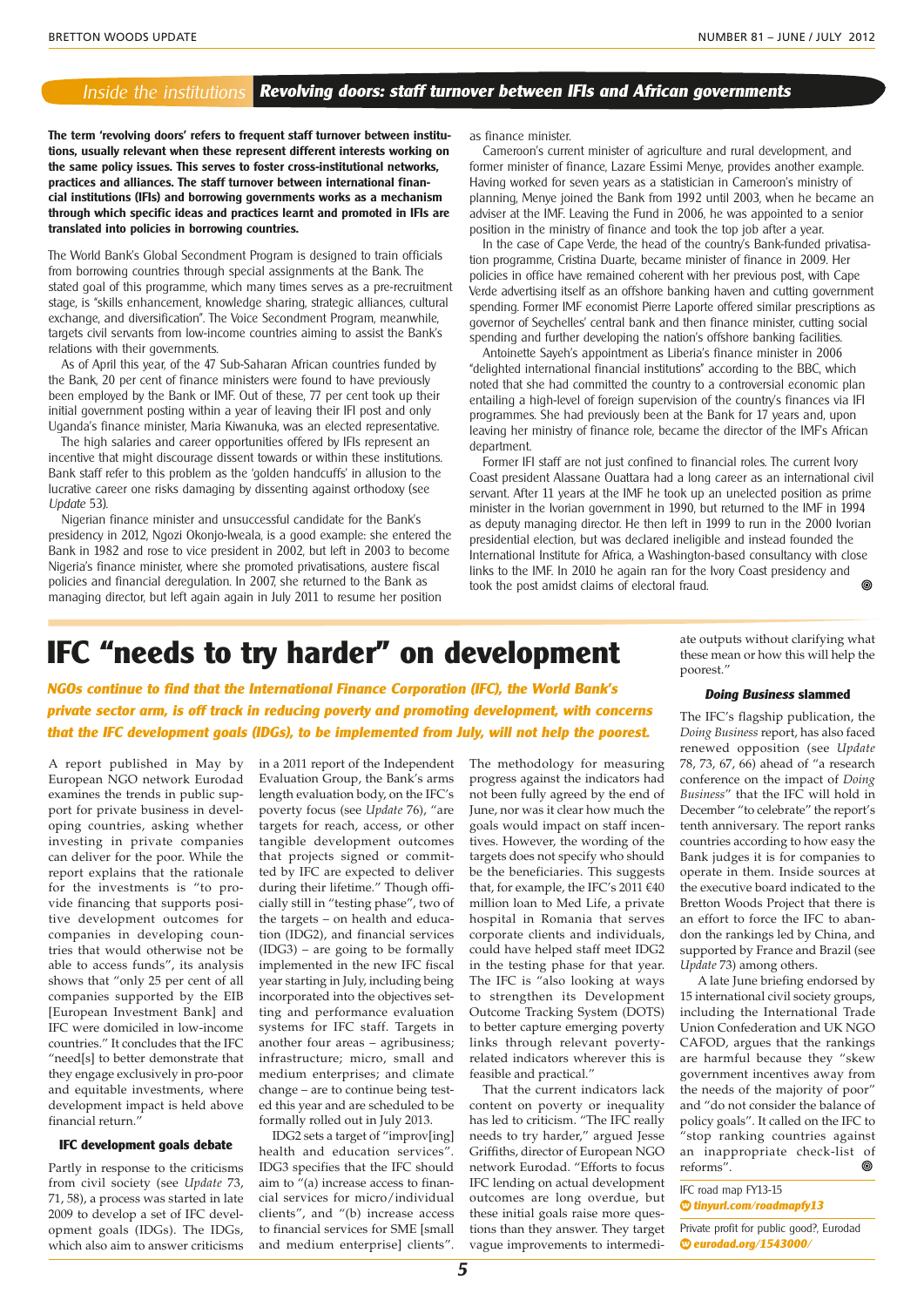## **Will the IMF "make history" with a new view on capital flows?**

**In October the Fund is expected to present an updated institutional view on capital account regulations. An IMF paper was criticised for advocating capital account liberalisation in China and India, while emerging economies oppose Fund constraints on their capacity to cope with financial volatility.**

The last two years have seen a refining of the IMF's approach to capital account management. In April, the Fund published the fourth in a series of executive board papers since late 2010 (see *Update* 79, 75, 74), which will inform the Fund's updated approach to managing capital flows that is expected to be presented after its 2012 annual meetings in October.

The April paper, *Liberalising capital flows and managing outflows*, covers the issues of liberalisation of capital flows in systemically important emerging market economies and the management of capital outflows. It confirms the Fund's view that regulations on capital flows "may be temporarily reintroduced ... without compromising the overall process of liberalisation."

The paper aims to update the Fund's "integrated approach" on liberalisation outlined in 2001 (see *Update* 24). Although the new approach still assumes capital market liberalisation as the end goal, it calls for more caution and argues that specific circumstances should be considered: "recent research suggests that there is no certainty that full liberalisation is an appropriate objective for all countries at all times, and that a more cautious approach to liberalisation is warranted." On managing capital outflows, the paper confirms that regulations on outflows "can be useful mainly in crisis or near crisis conditions, but only as a supplement to more fundamental policy adjustment."

#### **Liberalising China and India**

A great deal of the paper focuses on liberalisation of the capital account in China and India (see *Update* 80, 75, 66, 58). The IMF enumerates the benefits and risks of liberalisation in both countries and concludes that it would help to ease constraints on growth in India and rebalance growth in China, "toward a more sustainable pattern that relies less on exports and investment and more on consumption". It argues that in order to harness the benefits and mitigate risks, liberalisation needs to be complemented with an independent monetary policy, exchange rate flexibility, stronger supervisory and regulatory frameworks, strengthened fiscal discipline, and deeper and more liquid financial markets.

Gerald Epstein from the University of Massachusetts countered that capital account regulations insulated China and India "from the worst financial practices

#### Surveillance not yet integrated

When the triennial surveillance review was completed in 2011 (see Update 78), the IMF expected to move quickly to adopt an integrated approach to surveillance – the IMF's monitoring of member countries' macroeconomic policies and financial together bilateral and multilateral perspectives in Fund policy advice and enable and financial stability, and engage more effectively with policymakers." The idea was initially opposed by enough board members with sufficient voting weight to make progress difficult. While a discussion was initially scheduled for "early 2012" May for the IMF managing director to schedule an executive board meeting.

and products that contributed to the financial crisis in the US and Europe, including complex, opaque and toxic derivative products such as collateralised debt obligations and credit default swaps. In short, there are some types of financial products, including those that can be traded across national borders or in foreign currencies, that should not be allowed at all. It is not clear that the IMF has yet learned this key lesson of the current crisis."

An April paper from the Levy Institute of Bard College by Sunanda Sen argues that in recent years China and India have sacrificed domestic goals of stability and development to comply with globally sanctioned norms of free capital flows. Sen gives examples of how India's "closer integration into global financial markets has thus not only constrained its monetary policies (which have been consistently side-tracking the interests of real growth), but has also changed the composition of public expenditure away from distributional justice to the rentier interests."

#### **Towards a new approach**

At the IMF spring meetings in April, Brazil's finance minister Guido Mantega again argued that capital account regulations have yet to be fully accepted by the Fund, and that "Brazil opposes any 'guidelines', 'frameworks' or 'codes of conduct' that attempt to constrain policy responses of countries facing surges in excessive and volatile capital inflows" (see *Update* 76, 73). He argued that the Fund "persist[s] in offering unsolicited policy advice. We have doubts about the quality, consistency and evenhandedness of the ongoing work on capital flow management and urge the Fund to rethink its approach."

The forthcoming agreement of a new IMF approach to capital account regulations led Kevin Gallagher, of Boston University, and Stephany Griffith-Jones and José Antonio Ocampo, of Columbia University, to argue that "the IMF can make history". The authors explain that "there is still time for the IMF to further sharpen its view". They emphasise that regulations should be permanent and applied in a counter-cyclical manner, and that regulations on outflows from source countries would help to temper global volatility. They argue that since there is no clear association between capital account liberalisation, economic growth, and financial stability, the Fund's view "that all nations should eventually completely deregulate cross-border finance should be put to rest."

Liberalizing capital flows and managing outflows, IMF

#### **◊ tinyurl.com/imfpaper**

Managing global financial flows at the cost of national autonomy, Sunanda Sen **◊ tinyurl.com/LevyInst**

Historic moment for the IMF, FT **◊ tinyurl.com/GallagherFTarticle**

### quota share any further."

Activists and social movements also called for change. In mid May, "an international and inter-movement assembly formed of supporters of Occupy, Take the Square and Latin American, African, Asian and Middle Eastern social movements" argued that "as long as they exist, the IMF, World Bank and the Basel Committee on Banking Regulation must be radically democratised."

Quota formula reform is about IMF credibility, Dialogue **◊ tinyurl.com/virmaniblog**

## **IMF contribution without representation?**

In mid April, a meeting of G20 finance ministers noted "firm commitments" to increase IMF resources by over \$430 billion, on top of the quota increase under the 2010 reform (see *Update* 79, 73).

When the full breakdown of the contributions was finally clarified in mid-June, China committed \$43 billion; Brazil, Russia and India each pledged \$10 billion; and South Africa offered \$2 billion. This bumped the IMF's total funding increase to \$456 billion.

The increase is being accomplished through bilateral loans agreements and not the quota system, which determines voting rights (see *Update* 80). This is partly because the US has refused to participate. A joint statement by the large emerging powers said that "these resources will be called upon only after existing resources ... are substantially utilised", and that the money was provided "in anticipation" of "a comprehensive reform of voting power and reform of quota shares".

In March, the IMF executive board began discussions on the review of the formula used to guide quota allocations, but they were far from consensus on how to revise it. The slow pace of the reform prompted Arvind Virmani, the Indian executive director at the IMF, to state: "in the past year I have heard nothing (in the IMF or G20 setting) that would indicate that there is any recognition by the European powers of the need for formula reform (and vote shares) to maintain credibility." South African finance minister Pravin Gordhan was also dissatisfied, saying that Sub-Saharan Africa "will support a formula that does not reduce its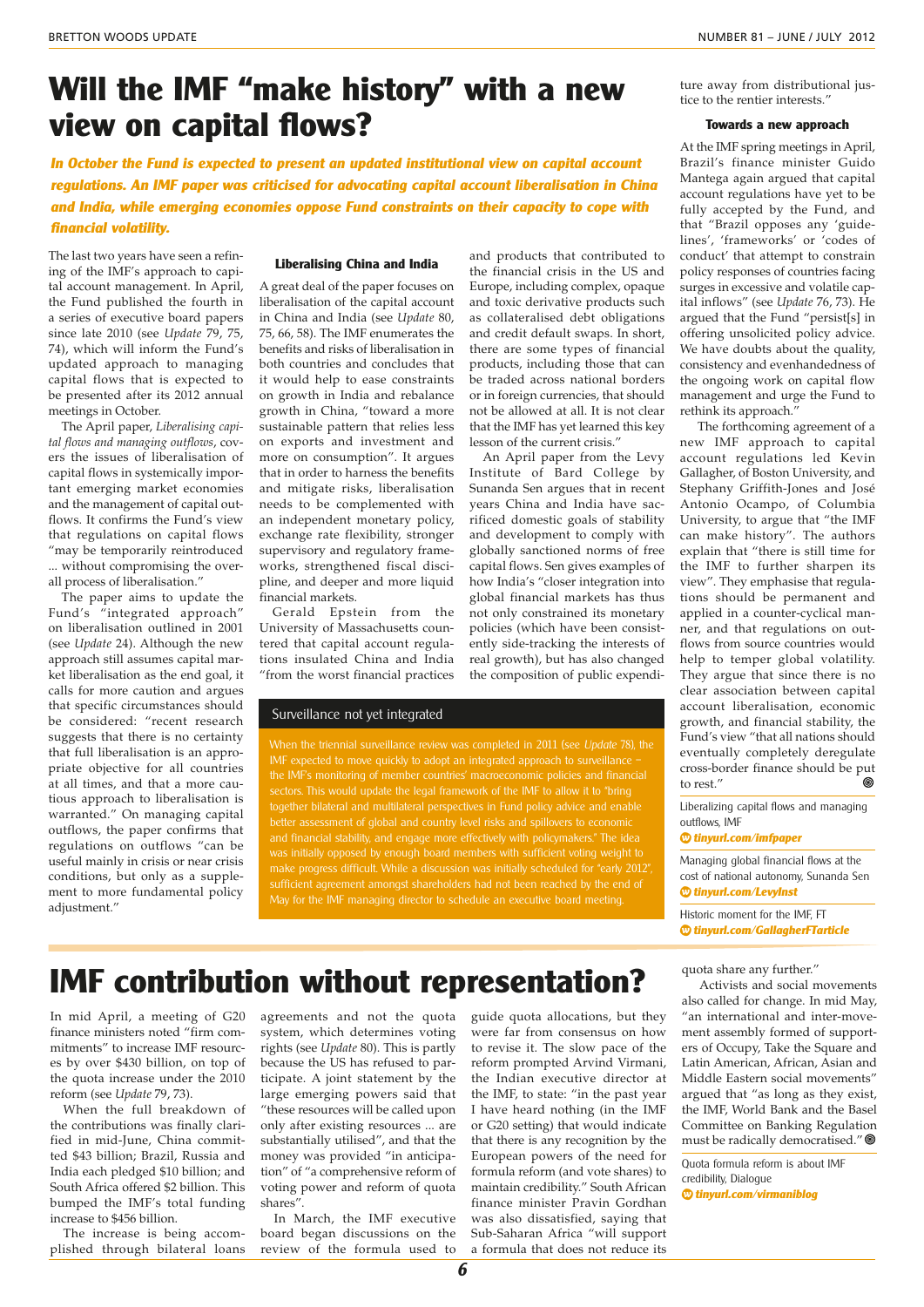## **Access for the poor?** Bank's infrastructure approach under increased scrutiny

**As the G20 and the World Bank continue their push for increased investment in large-scale public-private led infrastructure projects, further scrutiny of the Bank's track record puts its strategy in question.**

The declaration from the G20 summit in Mexico in late June reconfirmed the group's support for investment in infrastructure as "critical for sustained economic growth, poverty reduction, and job creation", and welcomed the "strong progress" on the implementation of the recommendations of the report of the G20-commissioned High Level Panel on Infrastructure (HLP) and the multilateral development banks' (MDBs) *Infrastructure action plan* (see *Update* 79, 77). Furthermore, the G20 stressed that, while public financing of infrastructure projects "remains essential", it "should be complemented by private sector investment".

The G20 declaration "welcome" the Business 20's Green Growth Action Alliance, a new public-private partnership (PPP) initiative launched in June to address the "shortfall in green infrastructure investment". According to Nancy Alexander of the German political foundation Heinrich Boell this "would dramatically scale up the use of public money to offset the risks of private investment". A June

report by Boell and WWF, focusing on energy infrastructure in Africa, stated that "often, PPPs leave the issue of universal access to poorly funded governments and underfinanced utilities to solve."

NGO International Rivers questioned the approach of the G20 and the Bank in its May report *Infrastructure for whom?* While the report acknowledged the importance of infrastructure for prosperity, it noted that large, centralised infrastructure, especially large hydropower dams, more often benefit energy-intensive industries than the poor. Furthermore, the report said that the focus on "increased public support for private infrastructure projects" is contrary to the Bank's own findings. A 2003 Bank assessment found that "the poor are often the last to benefit from increased access" and "tend to be overlooked" by private operators (see *Update* 36). Furthermore, the Bank's updated infrastructure strategy (see *Update* 79) concluded that the results of "expected 'trickledown effects' ... have been slow."

The International Rivers report

calls for infrastructure projects that are decentralised, participatory, transparent, accountable, carried out under "the strictest social and environmental safeguards" and addressing the basics needs of the poor directly, rather than relying on a trickle-down approach. They should also be devised "to strengthen climate resilience rather than increasing climate vulnerability."

#### **"Exemplary" projects questioned**

The G20 strategy is further criticised in a second June report by Boell and the US-based Ford Foundation, including criticism of the "exemplary projects", as defined by the HLP and the MDBs. This identification is based on six criteria, including "regional integration" and "private sector potential", but none that explicitly refers to issues around poverty alleviation or environmental sustainability.

One of the 11 "exemplary projects" is the "Ethiopia-Kenya interconnector", a power transmission system to transfer hydropower electricity from Ethiopia to Kenya and link to the broader East African

region. The Bank support for this project has led NGOs to assert that it is effectively funding the highly criticised Ethiopian Gibe III Dam, a project the Bank has declined to fund directly due to its violation of Bank policy (see *Update* 71).

In May, a letter to then Bank president Robert Zoellick from nine NGOs, including Friends of Lake Turkana in Kenya and the US-based Oakland Institute, called for the Bank to "not fund a transmission line that would source its power from the Gibe III Dam or from any other project that massively violates its safeguard policies." In a June reply to the letter, the Bank's director of sustainable development for Africa, Jamal Saghir, confirmed that the project "will draw power from Ethiopia's national grid, to which ... Gibe III could initially contribute up to 20 per cent". Ikal Angelei of Friends of Lake Turkana urged the Bank to consider other projects in the region, rather than enable a dam that could destroy Lake Turkana: "People depend on the lake. We need development projects that will benefit us, not kill us".

International Rivers report **◊ tinyurl.com/IRinfrastructure**

Heinrich Boell G20 report **◊ tinyurl.com/BoellG20**

Heinrich Boell Africa report **◊ tinyurl.com/BoellG20africa**

# **IMF poverty focus challenged**

In the middle of a review of its lending facilities for low-income countries (LICs), the IMF is facing criticism from civil society groups over its conditionality policies.

In mid April, the IMF launched a five week public consultation as part of the review. The IMF reformed the concessional LIC facilities in 2009 (see *Update* 67). Among other questions in the consultation paper, the IMF asked: "Has the 2009 reform of LIC facilities achieved its objectives, and has the Fund thus been able to provide effective assistance to LICs, including during the crisis?"

In a response to the consultation, Nicholas Adamtey of the NGO Transparency and Accountability Initiative in Ghana, argued: "the macroeconomic indicators the IMF has been focusing on are too narrow to address the cyclical economic occurrences in developing countries." Other responses referenced an April report published by three Norwegian NGOs, which examined all 37 concessional IMF loans since 2009 and three in depth case studies

from Honduras, Malawi and Sierra Leone. The report concludes that "there is no evidence of a broader 'enhanced focus on poverty reduction and growth' in the content" of the programmes.

Analysing the difference between LICs with and without IMF programmes in 2010-11, the report finds that non-IMF-programme countries more frequently increased nominal spending, real spending and expenditure as a percentage of GDP. The report concludes that it "does look as though the IMF is making greater efforts to safeguard social spending", but that anti-poverty spending floors "are only having" limited overall success."

The report contains 11 recommendations, including on how donors should "limit funds to the [IMF's Rapid Credit Facility/ Standby Credit Facility], in order to discourage countries from developing a longer-term lending relationship with the IMF." It also calls for poverty reduction spending floors in all IMF LIC programmes.

During spring, the Malawi,

Ghana, Sierra Leone and Kenya affiliates of NGO ActionAid International released a series of country studies on the impact of the IMF and the financial crisis on their respective countries. ActionAid Sierra Leone's April report criticised the IMF, saying it "still has its old obsession with tightened monetary policy to target inflation, even in times of crisis, or at the risk to economic growth."

#### **More debt crises?**

In late April, IMF staff indicated that they expected Fund concessional lending to increase by 67 per cent to \$3 billion in 2012. While the Fund says it has sufficient grant resources to subsidise the loans, it is still looking for \$2 billion in additional loan resources (see *Update* 67).

The joint World Bank-IMF debt sustainability framework (DSF) was reviewed in February. The DSF, which is used to analyse LIC debt levels and warn of impending debt crises, will now examine public sector domestic debt and private sector foreign debt. Bolivian NGO

Fundación Jubileo, worried that new indicators on public domestic debt and private foreign debt "still focus on repayment capacity only, and do not take into account social goals or [millennium development goals]."

UK NGO Jubilee Debt Campaign argued that "one major failing of the DSF is that it makes little or no analysis of the source of lending and what the lending is being used for." The NGO also issued a report in May arguing for greater debt cancellation, more prevention of debt crises through capital account regulations (see page 6) and greater mobilisation of domestic revenue in developing countries.

In late April, the UN Conference on Trade and Development launched a process for countries to endorse its principles on sovereign lending and borrowing (see *Update* 72). By late June it had secured endorsement by 10 countries, including Germany and Brazil.

Enhancing the IMF's focus on growth and poverty reduction in LICs **◊ tinyurl.com/devfinancereport**

The state of debt, Jubilee Debt Campaign **◊ tinyurl.com/jdcdebt**